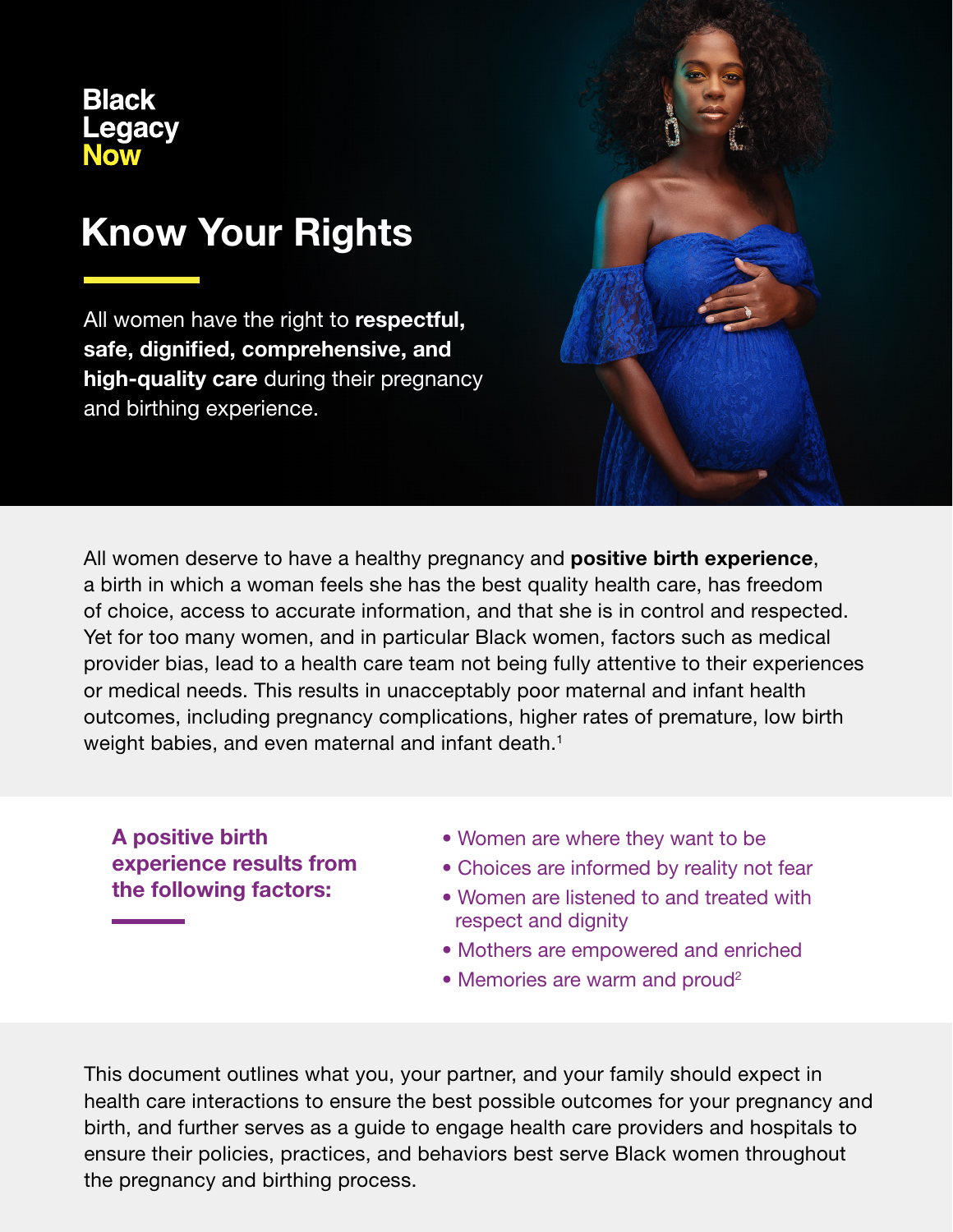All women have the right to respectful, safe, dignified, comprehensive, and high-quality care during their pregnancy and birthing experience.

## This means you have a right to…



#### Respect, dignity, and nondiscrimination throughout your care

Your health care team must treat you with dignity and respect, and their care must be anti-racist and free of bias. They cannot discriminate against you or your support partner on the basis of race, ethnicity, age, religion, sexual orientation or gender identity, preferred language, disability, or your housing, insurance, or immigration status.

This also means that your care team must maintain your right to privacy, allow you unrestricted access to your patient records, and should always acknowledge and address any concerns or complaints about your care in a timely fashion. You can learn more about filing a complaint if you feel you've been mistreated by going [here.](https://blacklegacynowsd.com/current-future-moms/)



#### Education, information about your pregnancy and childbirth, and decisions made throughout your care

You have the right to receive information about the types of providers you can see and use during your pregnancy and childbirth (e.g., doulas, midwives, or ob/gyns); information and options on where you choose to give birth; resources to prepare for childbirth such as counselors, childbirth, and breastfeeding classes and support groups; information about your potential birth outcomes; and referrals to services such as housing, food, health insurance, and other resources. For additional resources, go [here](https://blacklegacynowsd.com/current-future-moms/).



#### Ask questions, participate in decisions, and provide [informed](http://www.ama-assn.org/delivering-care/ethics/informed-consent) [consent](http://www.ama-assn.org/delivering-care/ethics/informed-consent) for anything related to your well-being and that of your child

This includes full, advance information from your care team regarding the costs, benefits, and risks of medication, pain relief strategies, procedures, tests, and decisions required during pregnancy and childbirth, in addition to your choices related to caring for and feeding your baby. You also have the right to change your mind. These decisions should also be documented, respected, and supported by your care team.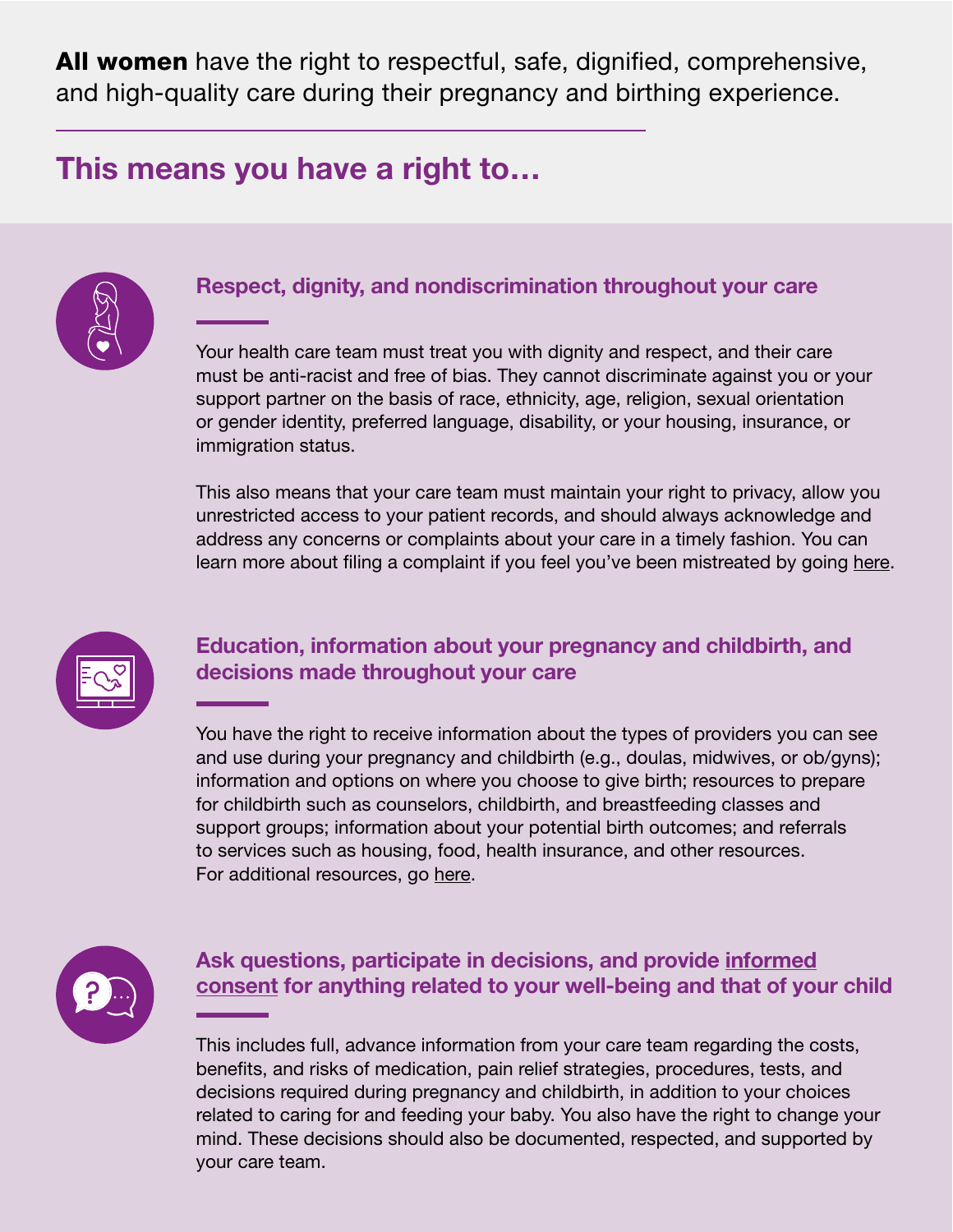

### Quality, respectful care that honors your choices, preferences, preferred language, culture, religion, or traditions

Including the right to receive care provided in your preferred language, or timely access to an interpreter; respect and accommodations for your personal, traditional, religious, or cultural preferences during and after pregnancy and childbirth; and access to a trained, skilled, and respectful health care team.



#### Personal support before, during, and after your pregnancy and childbirth

This means that your health care decisions, such as where to give birth; laboring at your own pace and position; what procedures will be performed on you; your choices related to use of drugs; whether you are supported by your partner, midwife, doula, or other companion during pregnancy and childbirth; and choices for feeding and caring for your baby, are fully supported by your care team.

This also means that you can change your mind, and you can decide, for example, whether or not to get an epidural or accept a recommended C-section, regardless of hospital policies. Support also includes your care team providing you with continuity of care and a pre-established referral plan for you and your baby, and ensuring you have the information, counseling, and support services you need for your physical and emotional well-being during and after childbirth.

We encourage you to share and discuss this information with your partner and current or potential health care providers to ensure your voice is heard and your needs are being met throughout your and your baby's care.

The rights listed here may be similar to what is covered by health plans, hospitals, and other documents such as your health care center's Patient Bill of Rights. However, this document aims to inform women and their partners about what they should expect from health care interactions to ensure the best possible outcomes.